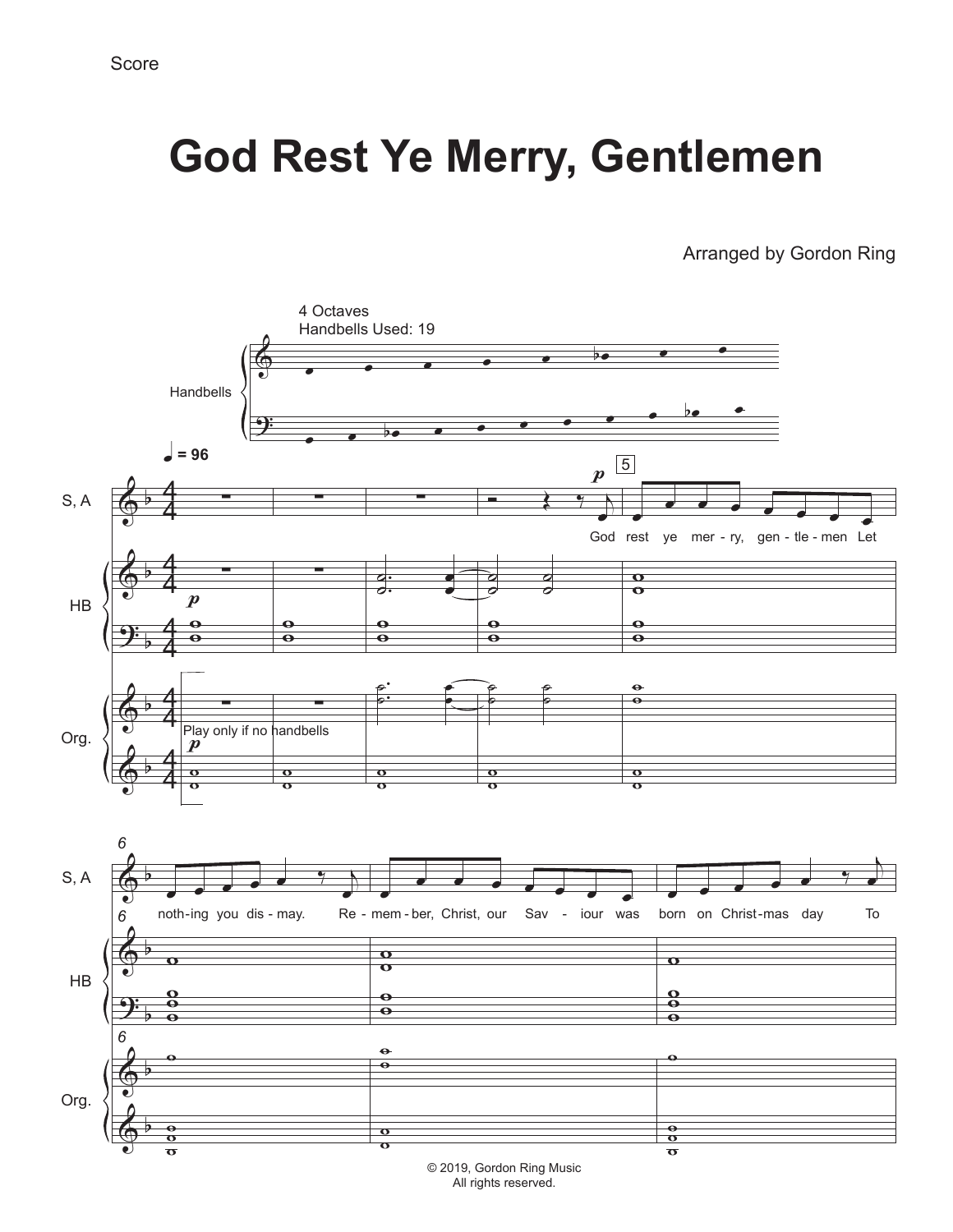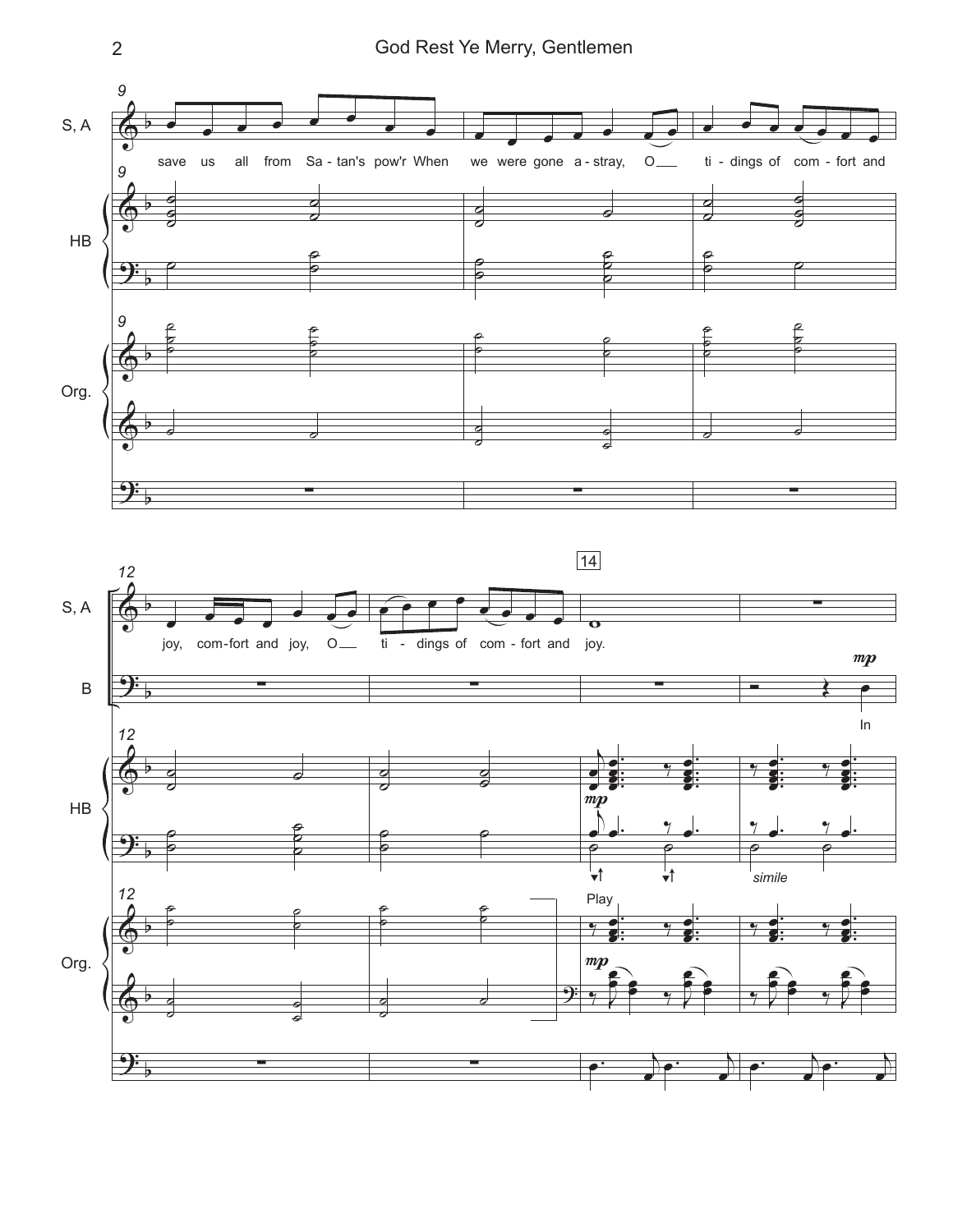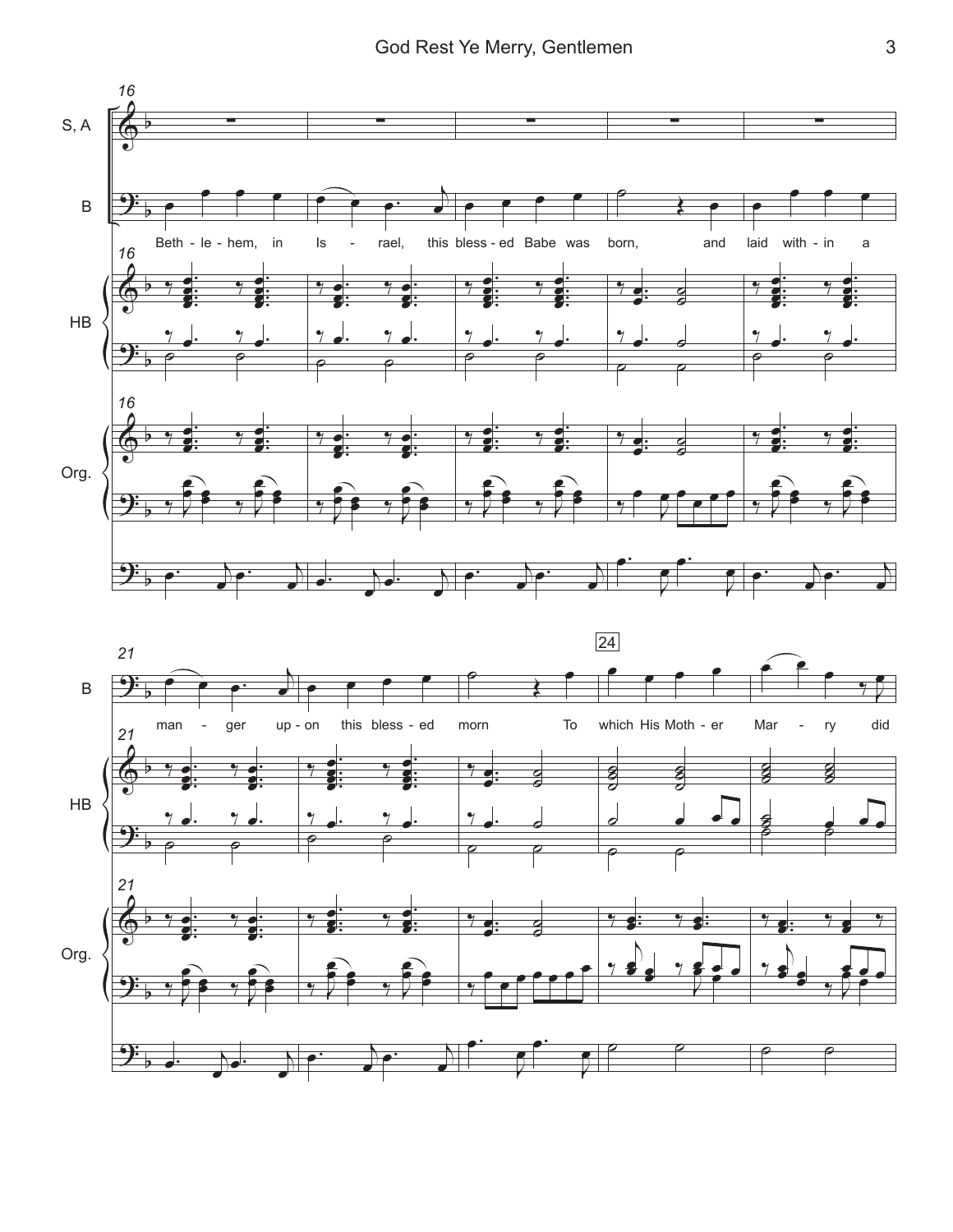4 God Rest Ye Merry, Gentlemen



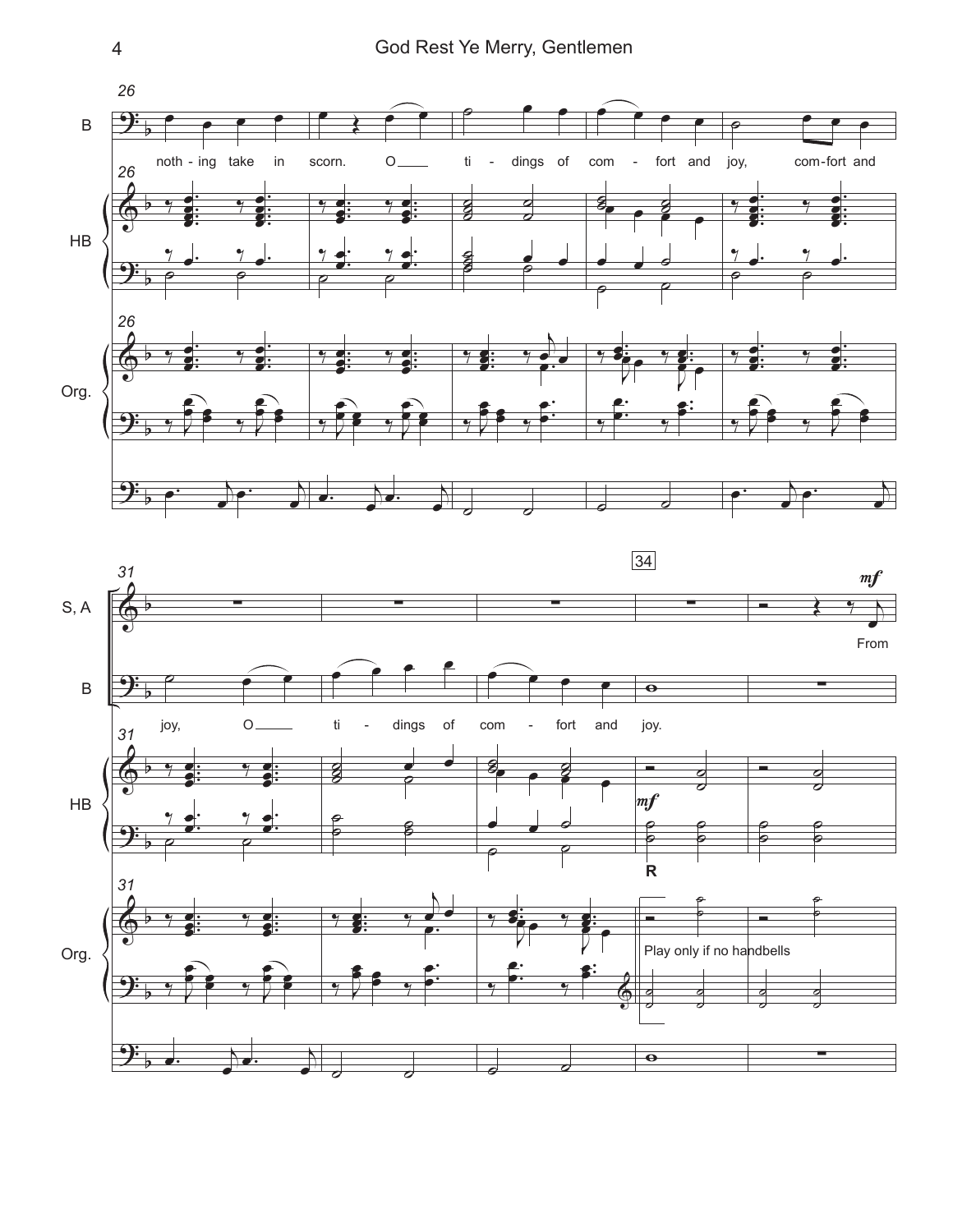

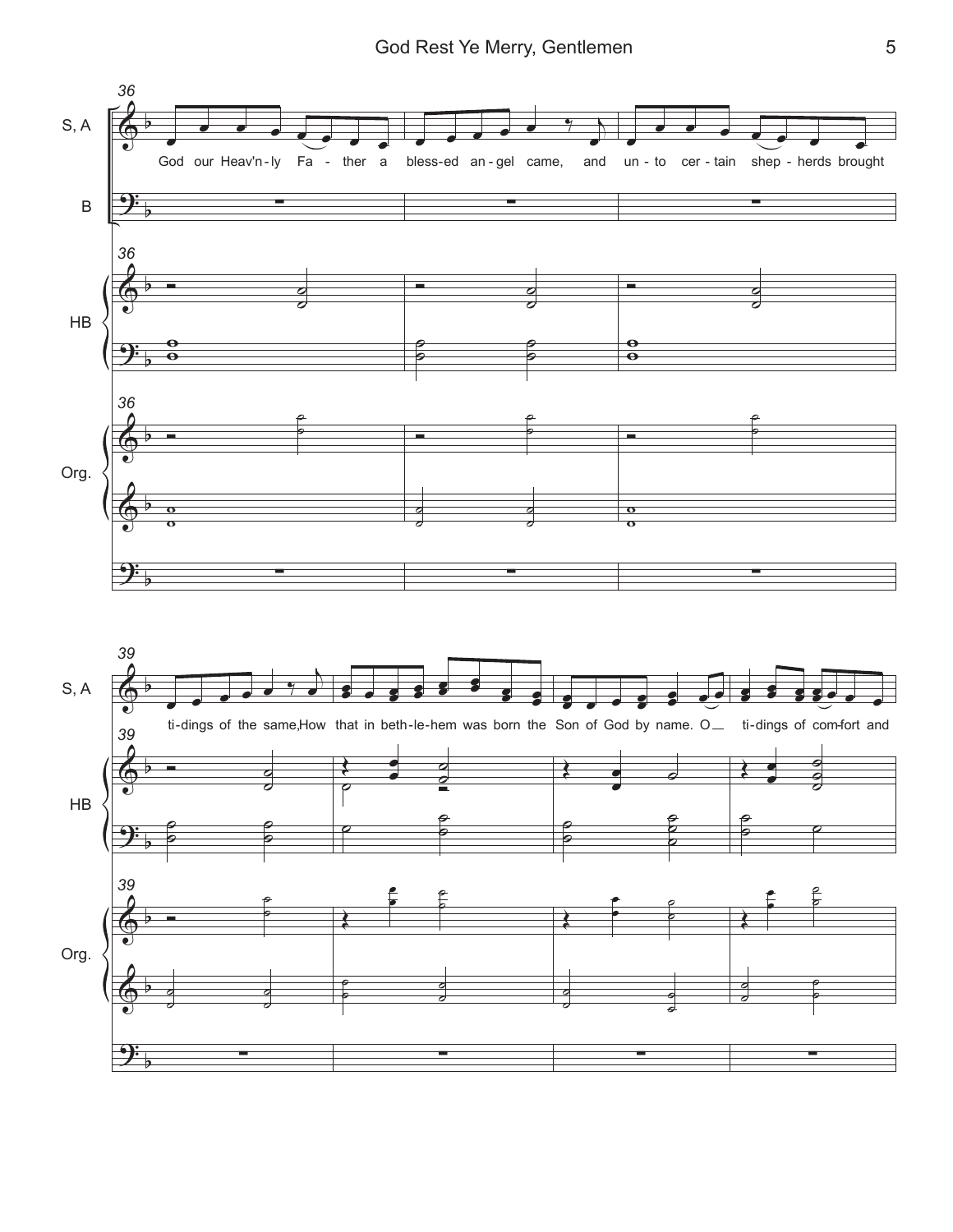

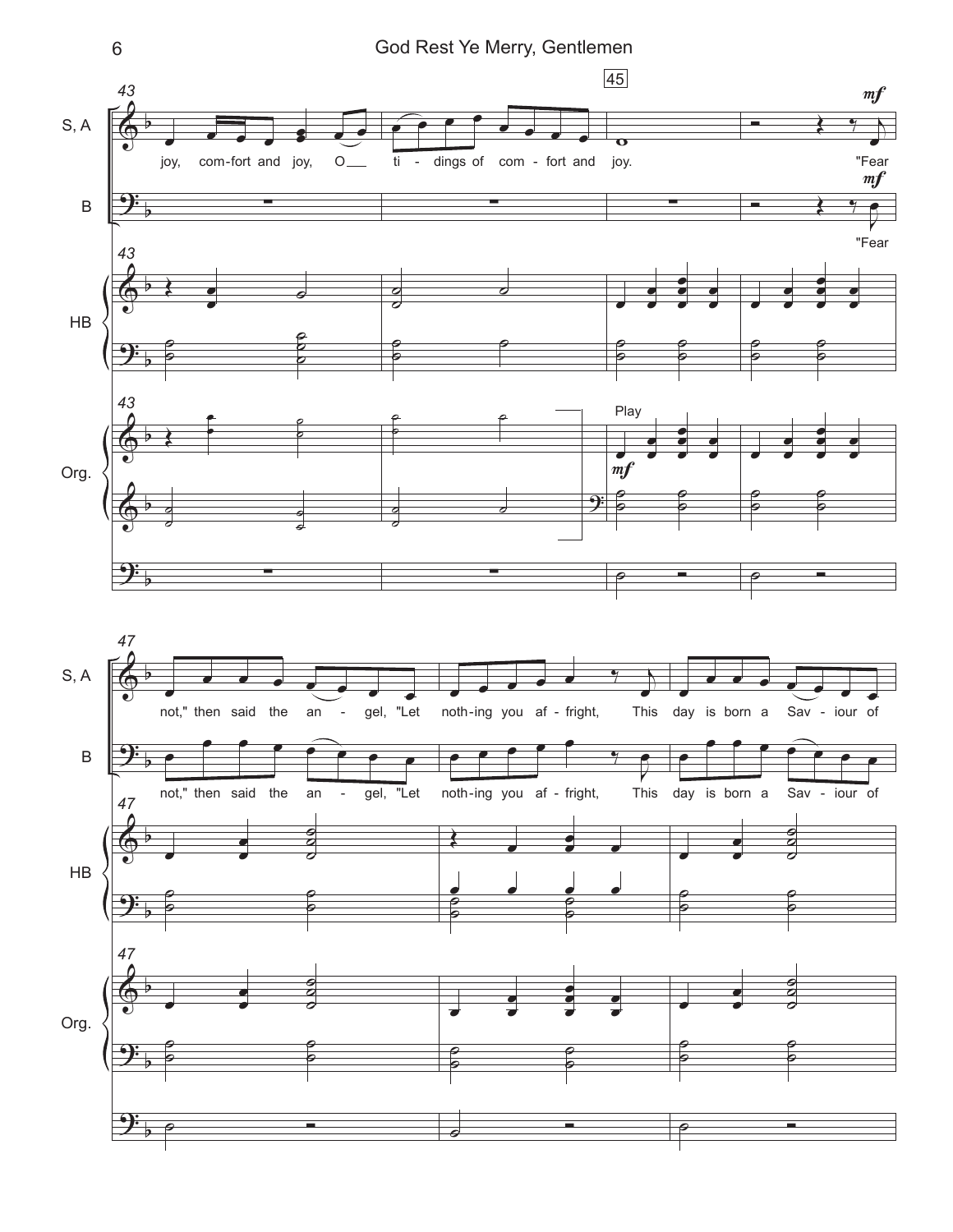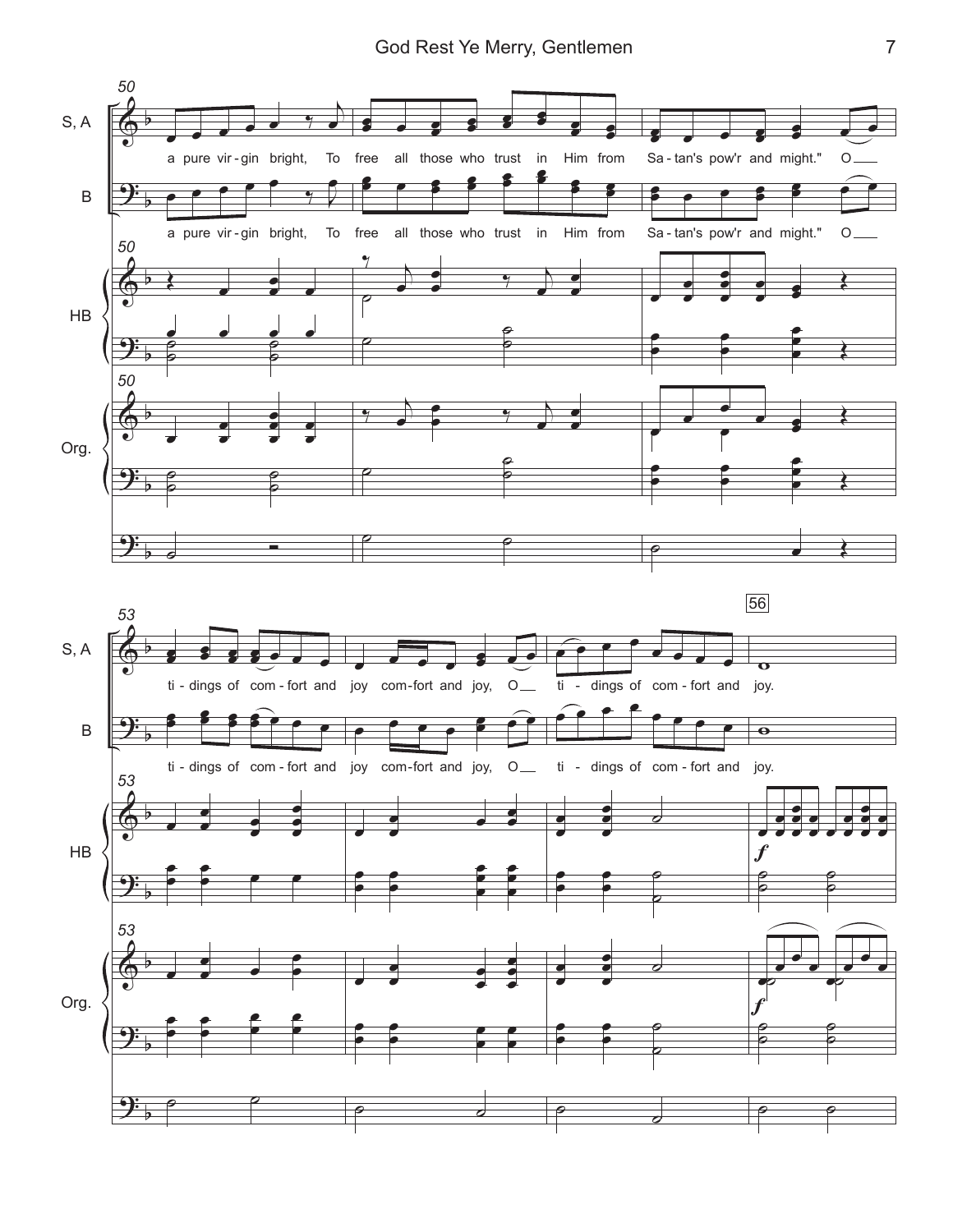